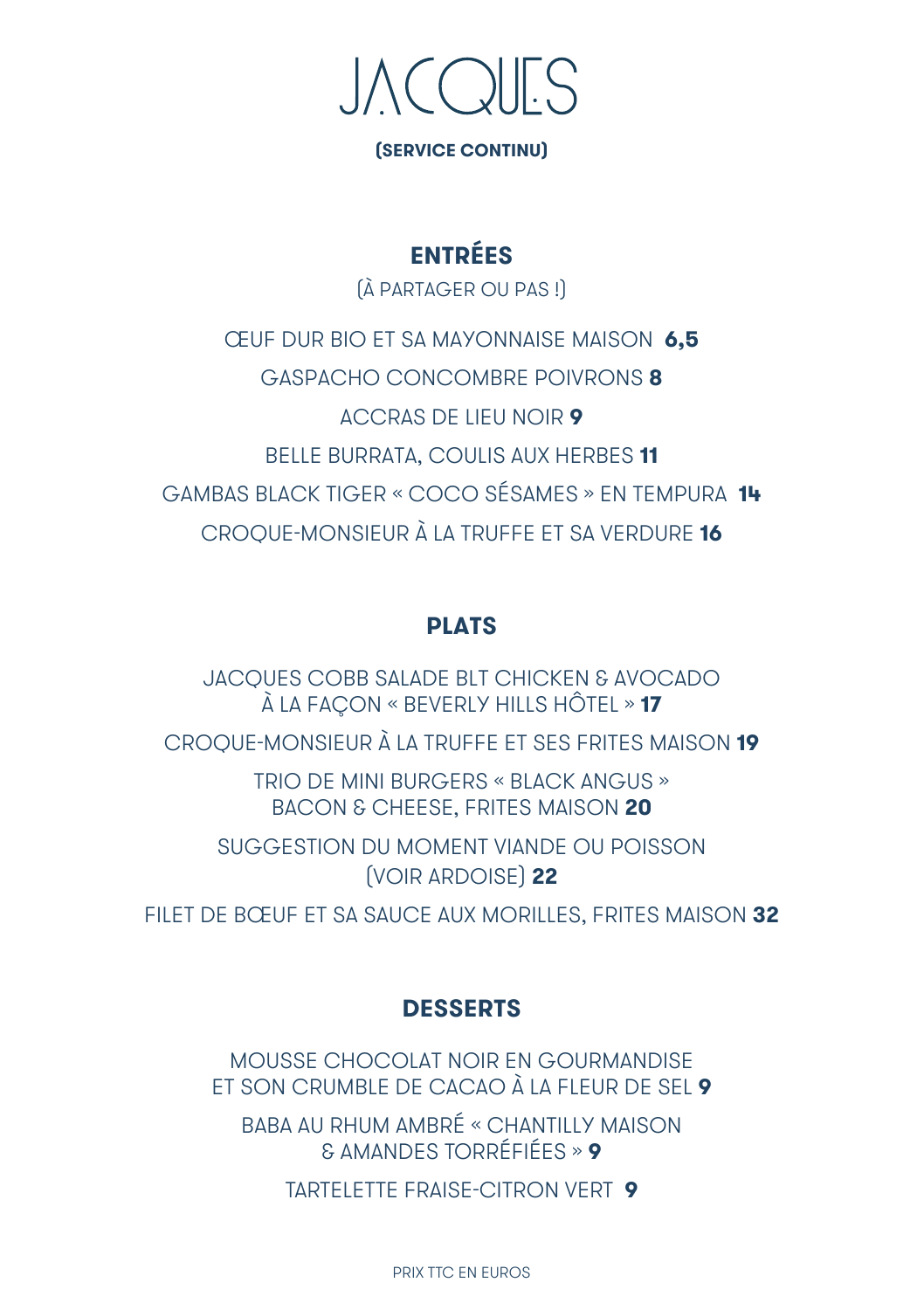

# **NOS FORMULES**

(11H-15H)

# SUGGESTION DU MOMENT **22**

# ENTRÉE

+ SUGGESTION DU MOMENT **OU** SUGGESTION DU MOMENT

> + DESSERT

**28**

## ENTRÉE

+ SUGGESTION DU MOMENT +

**DESSERT** 

## **35**

 (CROQUE-MONSIEUR À LA TRUFFE **+7**)(GAMBAS « BLACK TIGER » **+5**)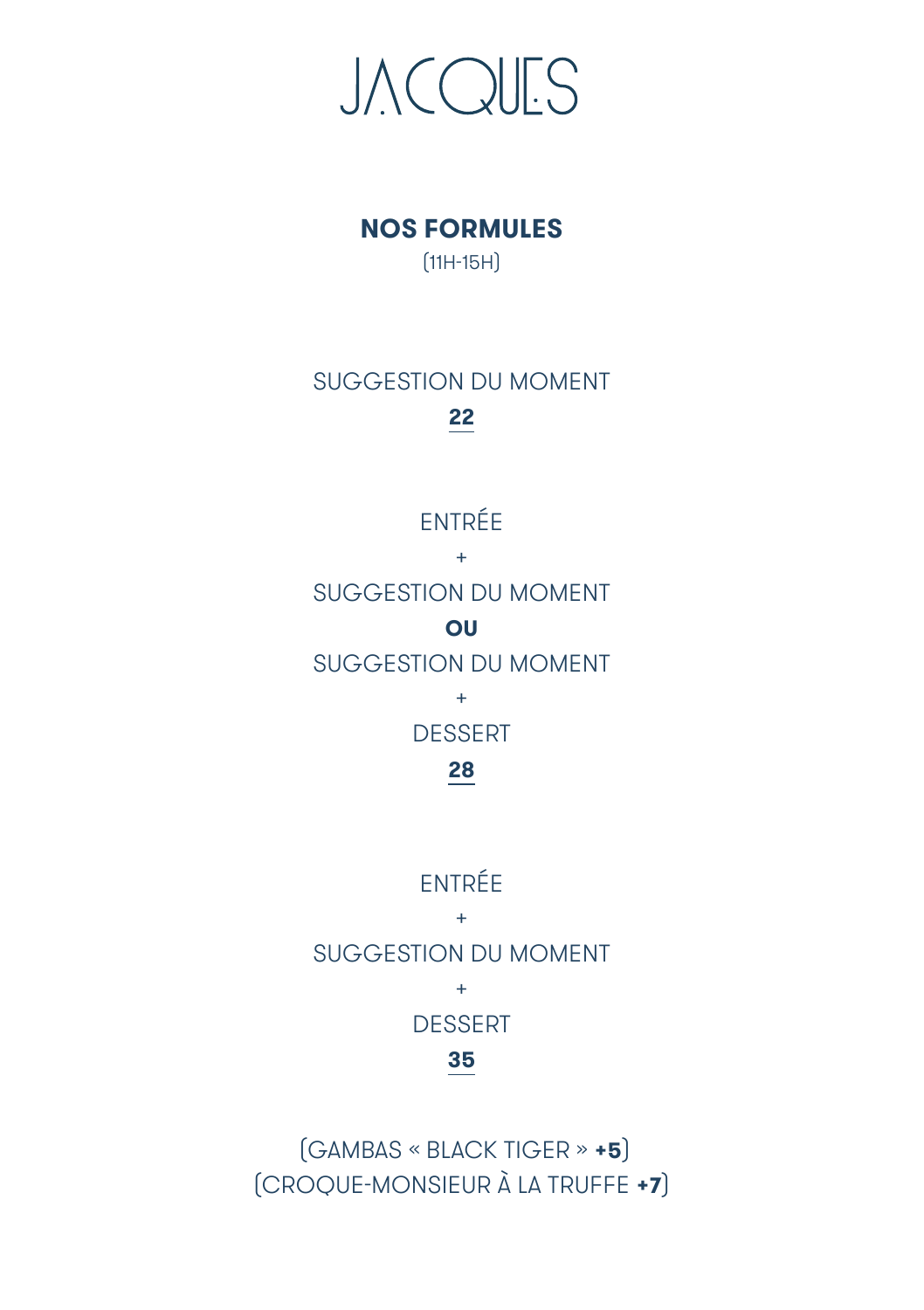# **JACQUES**

#### **NOS BOISSONS CHAUDES**

NOTRE CAFÉ EST BIO ET 100% ARABICA. NOS THÉS SONT DE QUALITÉ.

> ESPRESSO **3** ALLONGÉ **3** DOUBLE ESPRESSO **5** NOISETTE **3.5** CRÈME **4** CAPPUCCINO **5** CHOCOLAT CHAUD **5**

THÉS DARJEELING, EARL GREY, ENGLISH BREAKFAST, VERT JASMIN, MENTHE **5** INFUSIONS FLEUR DE CAMOMILLE, RACINES BIO, TILLEUL, FEUILLES DE MENTHE FRAÎCHE **5**

> LATTE FRAPPÉ **5** CHOCO FRAPPÉ **6** THÉ GLACÉ **6**

#### **NOS SOFT-DRINKS**

COCA-COLA ROUGE, ZERO, 33CL **4.5** PERRIER 33CL **4.5** ICE TEA 20CLV**4.5** ORANGINA 25CL **4.5** LIMONADE 25CL **4.5** SCHWEPPES INDIAN TONIC 33CL **4.5** FRENCH TONIC 20CL **4.5** PAGO 20CL **4.5** ABRICOT, ACE, ANANAS, FRAISE, POIRE, PÊCHE, POMME, TOMATE JUS D'ORANGE PRESSÉ 20CL **6.5** CITRON PRESSÉ 20CL **4.5** EVIAN 33CL, 50CL, 1L **3,5/4/5,5** BADOIT 33CL, 50CL, 1L **3,5/4/5,5**

PRIX TTC EN EUROS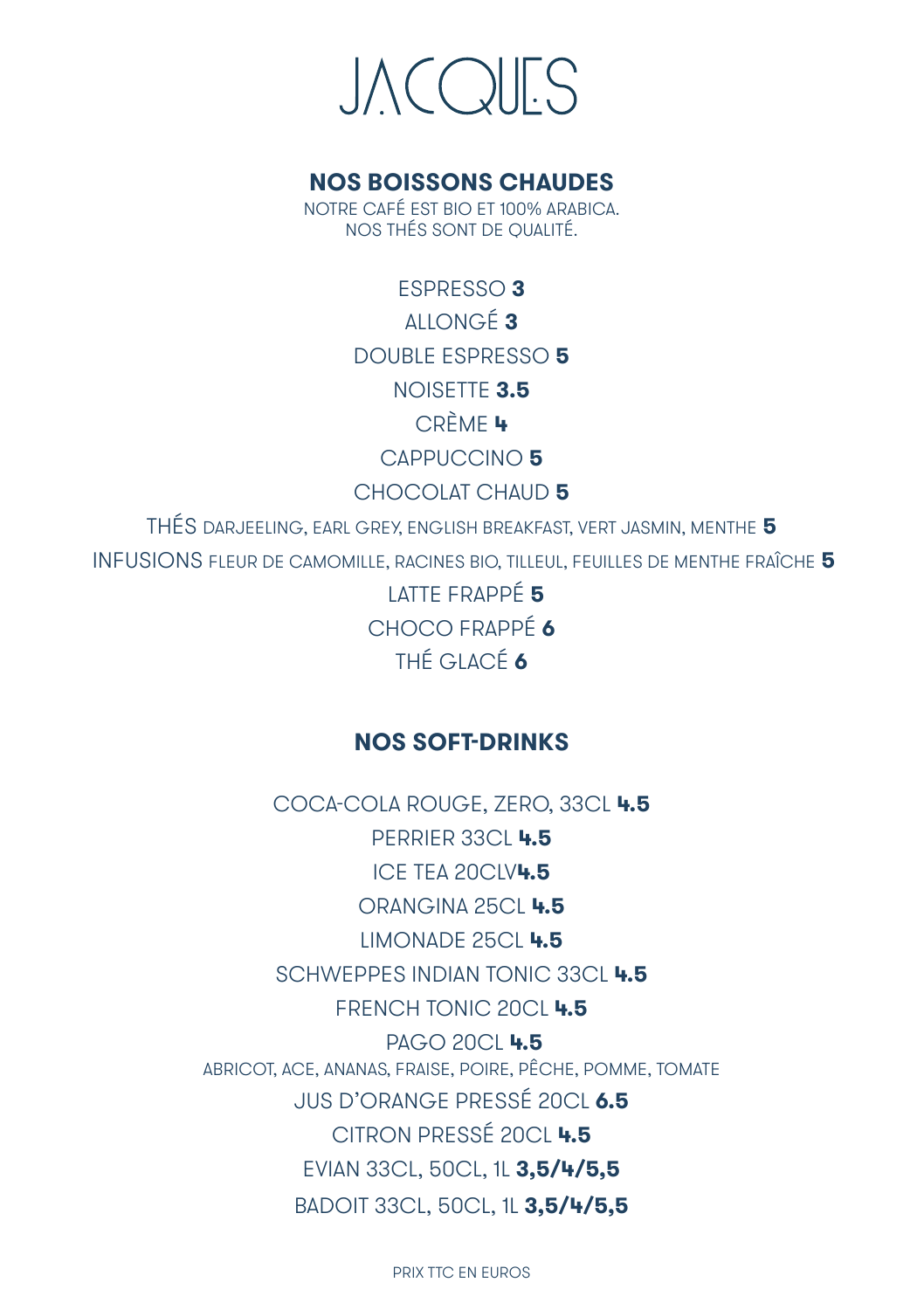

### **NOS APÉRITIFS**

PASTIS, RICARD, 4CL **5** MARTINI ROSSO, BIANCO, 8CL **5** KIR CRÈME DE CASSIS, BOURGOGNE ALIGOTÉ, 12CL **7** KIR ROYAL CRÈME DE CASSIS, CHAMPAGNE VEUVE PELLETIER, 12CL **10** COUPE DE CHAMPAGNE VEUVE PELLETIER BRUT, 12CL **11**

### **NOS BIÈRES PRESSION**

JACQUES BIÈRE BLONDE LÉGÈRE 25CL 50CL **4.5/8** NINKASI FRENCH IPA 25CL 50CL **5.5/9** (NOTES FLORALES ET HOUBLONNÉES, BELLE AMERTUME)

#### **NOS SPIRITUEUX & DIGESTIFS** 4CL

**GINS**

BOMBAY SAPHIRE **8** TANQUERAY **7** CITADELLE **7** HENDRICK **9**

**VODKA** RUSSIAN STANDARD **7** ZUBROWSKA **7** GREY GOOSE **10** BELUGA **14**

#### **WHISKY** JACK DANIEL'S **8** AKASHI **14**

TOGOUCHI **14**

#### **TEQUILA**

ACAYUCAN **7** SILVER PATRON **14**

**RHUM** HAVANA CLUB **7** DIPLOMATICO **11**

#### **NOS SHOTS** 4CL

RUSSIAN STANDARD **7** ZUBROWSKA **7** GREY GOOSE **10** BELUGA **12** JACK DANIEL'S **8** HAVANA CLUB **7** ACAYUCAN **7** SILVER PATRON **14**

#### **DIGESTIFS**

GET 27 **5,5** CALVADOS **12** COGNAC **8** ARMAGNAC **7**

ACCOMPAGNEMENT SOFT **2**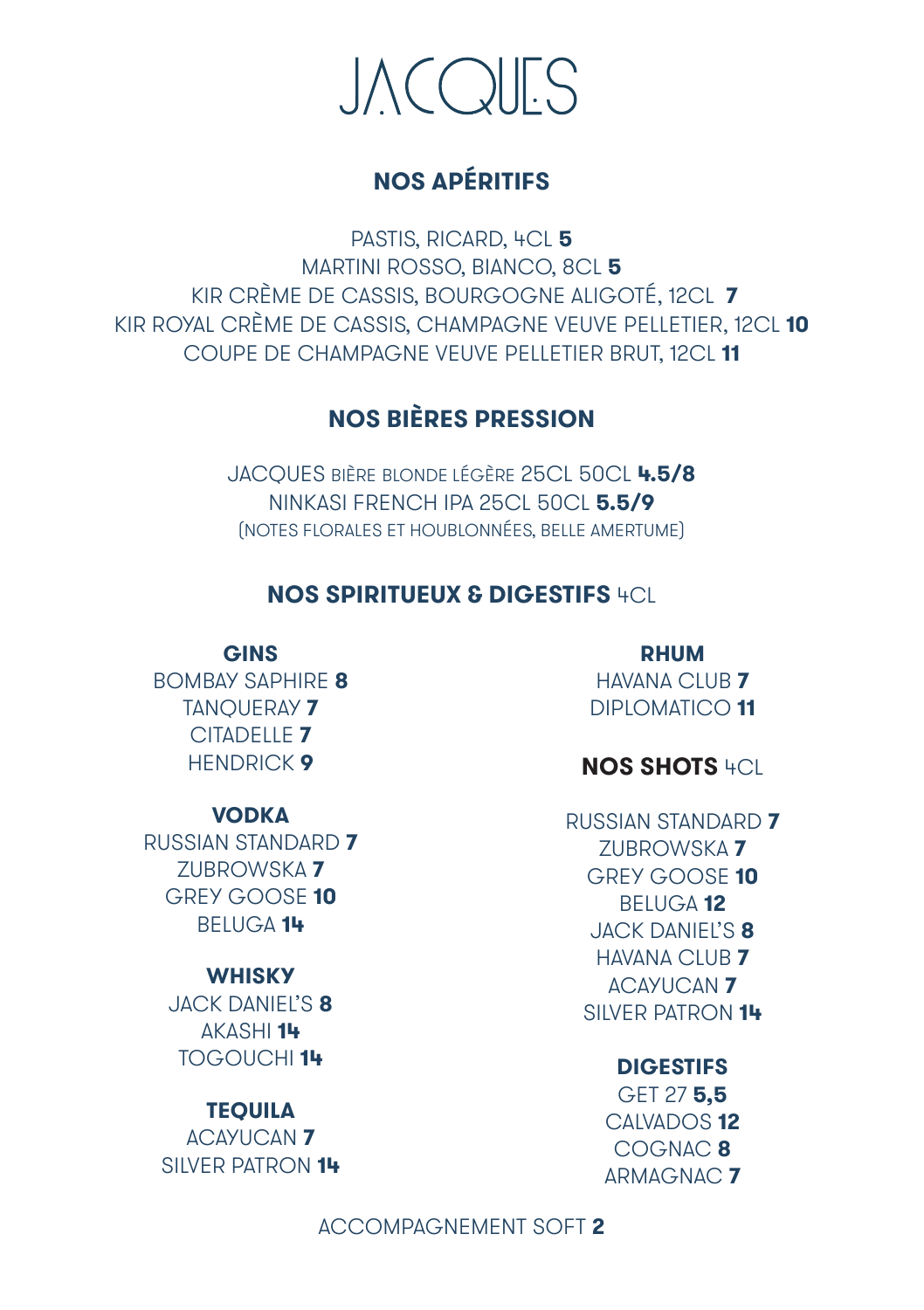# **JACQUES**

# **NOS VINS**

14CL / 75CL

## **ROUGES**

CÔTES DU RHÔNE **5.5/22** DOMAINE CHÂTEAU NUIT DES DAMES, 2018

MÉDOC **7.5/28** VIEUX CANON, GRAND VIN DE BORDEAUX, 2016

PESSAC-LÉOGNAN **48** HÉRITAGE LÉOGNAN, GRAND VIN DE BORDEAUX, 2014

> LALANDE DE POMEROL **58** CHÂTEAU VALRION, 2014

## **BLANCS**

CHARDONNAY VIOGNIER **5.5/22** DOMAINE RÉGISMONT, FAMILLE PAILLET, 2019

BOURGOGNE ALIGOTÉ **7.5/28** DOMAINE VERRET, 2018

PETIT CHABLIS **9/38** LA PERLE DE MILLET, DOMAINE MILLET, 2019

# **ROSÉS**

U LICETTU **5.5/22** IGP ILE DE BEAUTÉ, 2019

CÔTES DE PROVENCE **7.5/28** DOMAINE TROPEZ, 2019

CÔTES DE PROVENCE **9/38** DOMAINE TROPEZ, CUVÉE SUBLIME 2019